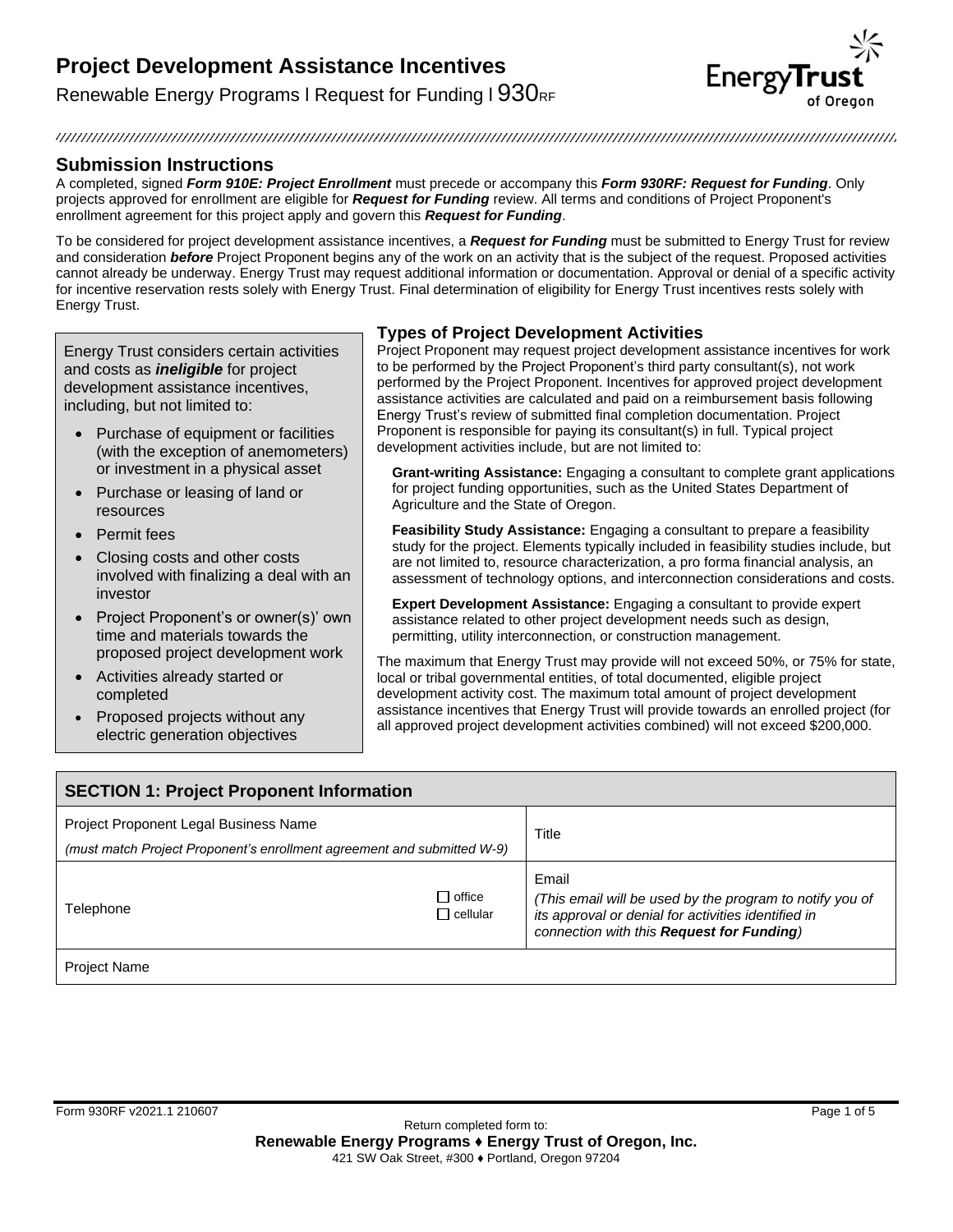Renewable Energy Programs I Request for Funding I  $930<sub>RF</sub>$ 



### **SECTION 2: Activity Description**

Provide a detailed description of the proposal/scope of work for development assistance including key milestones, key decision points, and expected deliverables. Describe the key information you expect to gain or the accomplishments expected to result from each activity. Describe how each proposed activity is important to the forward progress of the proposed project. You may attach additional pages, as necessary. REQUIRED: Project Proponent must include a table, consistent with the **Table 1** format below, specifically listing each activity included the proposal/scope associated with this *Request for Funding*.

Provide a budget for the scope of work and an explanation of how costs were calculated. If the request includes multiple activities, please break out the cost of each activity individually. Include any bids for the proposed activities. Please disclose any other outside funding sources supporting your request. You may attach additional pages, as necessary.

Describe how the proposed scope of work fits into the overall project development process and how any other project development activities will be funded. Describe plans for how you will move forward into the design, financing, and construction phase of your project if project development activities prove to be successful.

Please provide the business name and qualifications of the third-party independent consultant(s) who will perform work, unless consultants' qualifications are already on file at Energy Trust. You may attach additional pages, as necessary.

Disclose any actual or potential financial or personal interest that any consultant(s) may have in the proposed project or with Project Proponent (example: part-owner in project, or Project Proponent family member).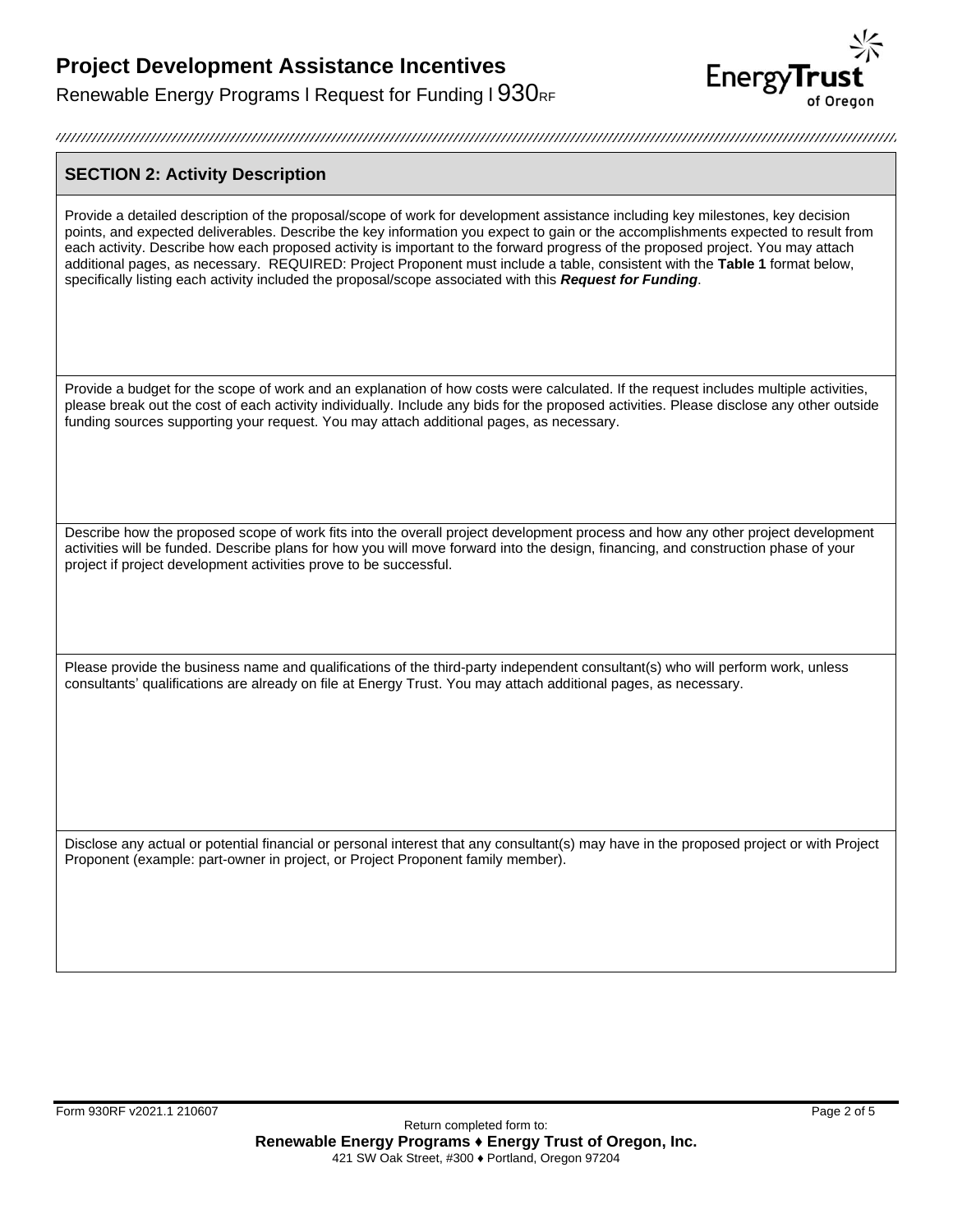

Renewable Energy Programs I Request for Funding I  $930<sub>RF</sub>$ 

| <b>Table 1: Activity List</b> (Required format — example)                                                                             |                                           |                                                               |                                                                              |                                                                                                               |
|---------------------------------------------------------------------------------------------------------------------------------------|-------------------------------------------|---------------------------------------------------------------|------------------------------------------------------------------------------|---------------------------------------------------------------------------------------------------------------|
| <b>Activity Description (must clearly</b><br>identify the specific project<br>development activity that is subject of<br>the request) | <b>Activity Start</b><br>Date/End<br>Date | <b>Final Completion</b><br>Documentation*                     | <b>Cost Estimate</b><br>(do not<br>included<br>ineligible<br>activity costs) | <b>Incentive Request</b><br>(may not exceed 50%<br>of estimated eligible<br>costs, or 75% if<br>qovernmental) |
| Feasibility study performed by XYZ<br>consultant to examine resource<br>potential.                                                    | $6/1/2020$ -<br>10/31/2020                | Copy of final feasibility study<br>prepared by consultant XYZ | \$10.000                                                                     | \$5.000                                                                                                       |
|                                                                                                                                       |                                           | <b>TOTAL</b>                                                  | \$10,000                                                                     | \$5,000                                                                                                       |

\* **Final Completion Documentation** should reference electronic copies of applicable items to be provided by Project Proponent as proof of activity completion, such as:

- ➢ Proof that a grant was submitted to the granting organization for the project listed within the required time period and passed its initial screening for completeness or a copy of the submitted grant application(s);
- $\triangleright$  A completed feasibility study, and unlocked versions of any underlying models, spreadsheets or other analysis created or prepared as part of or in support of such study along with a summary of next development steps Project Proponent intends to take or reasons for not proceeding at this time;
- ➢ Summary memo prepared by Project Proponent's expert consultant reporting on results of the specified activity (including, but not limited to final design, permitting, utility interconnection, construction management, etc. along with next steps, recommendations and lessons learned; and/or
- ➢ Completed permit(s) and/or power purchase agreement(s), interconnection agreements, or other such project application(s).

Project Proponent agrees to provide any additional final completion documentation as may be requested by Energy Trust for it to complete its review.

## **SECTION 3: Project Proponent Signature**

Project Proponent understands and agrees that Energy Trust may or may not approve this *Request for Funding*, and the terms and conditions of this *Request for Funding* and the *Project Enrollment* agreement apply. By signing below, I represent to Energy Trust that (i) I have completed this *Request for Funding* completely, truthfully and accurately to the best of my knowledge, (ii) I have read, understand and agree that any terms and conditions contained herein are in addition to, and governed by, Project Proponent's **Project Enrollment Application** agreement with Energy Trust for the identified project; and (iii) I am authorized to enter into this agreement on behalf of the named Project Proponent. Project Proponent further agrees that all information provided to Energy Trust in its **Project Enrollment Application** agreement remains truthful and correct as of the date of this submission, including but not limited to Project Proponent's confirmation that the resulting project's energy will off-set or deliver energy for the benefit of Oregon customers of PGE or Pacific Power.

| <b>SIGNATURE:</b> | <b>DATE:</b> |
|-------------------|--------------|
|-------------------|--------------|

| <b>PRINT NAME</b> |  |
|-------------------|--|
| AND TITLE:        |  |

**Next Steps:** After review, Energy Trust will notify Project Proponent of its Approval or Denial by emailing a copy of this form to Project Proponent's email address listed with SECTION 4 below completed.

### **Unless a specified activity has been identified as approved by Energy Trust in SECTION 4 below, then such request is DENIED.**

If DENIED, then Energy Trust has determined that we are NOT able to provide incentive support for the project development assistance as requested. Please contact us if you have questions.

Form 930RF v2021.1 210607 Page 3 of 5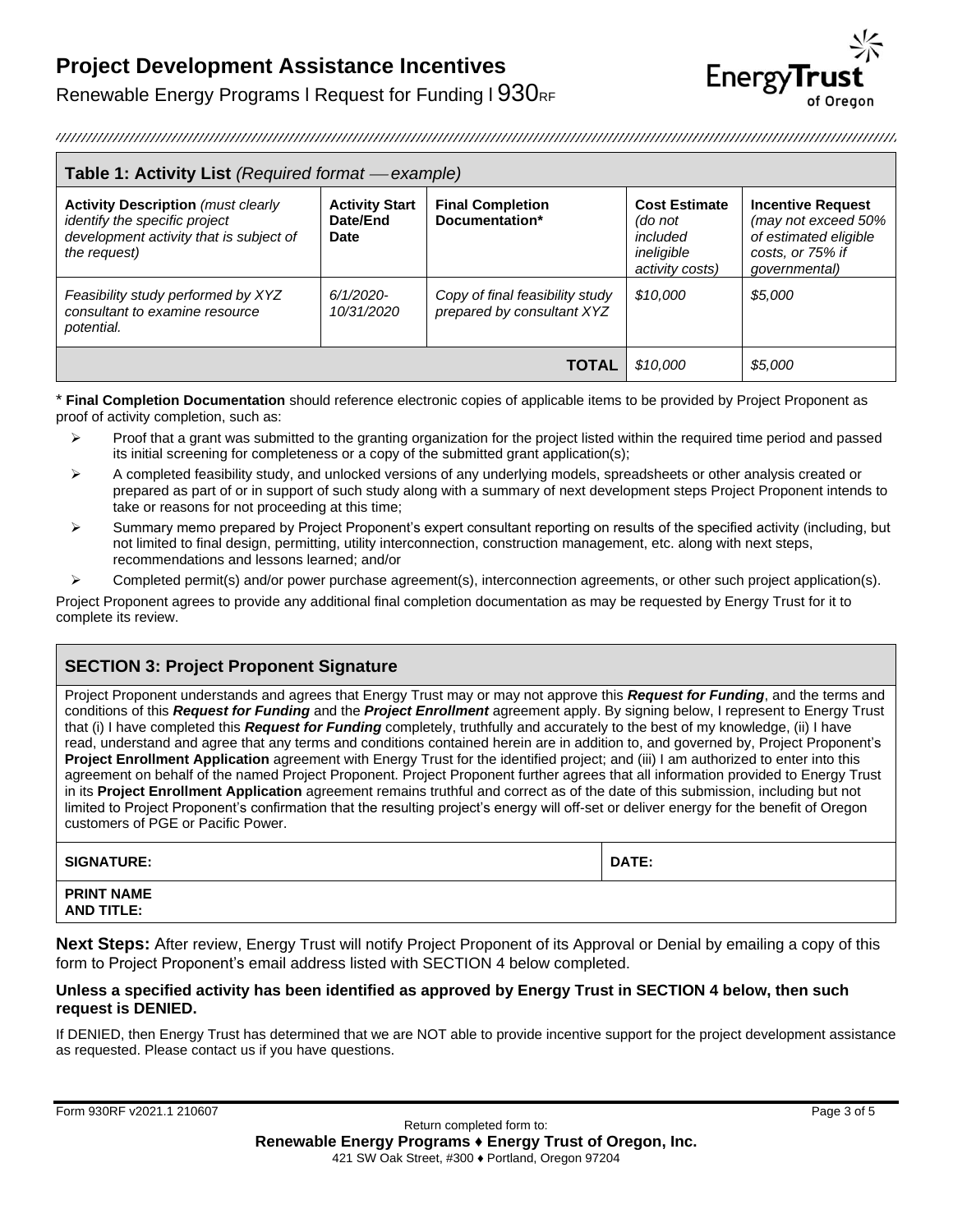Renewable Energy Programs I Request for Funding I 930RF



### **SECTION 4: Notice of Denial or Approval** *(This section to be completed by Energy Trust)*

Energy Trust has reviewed this *Request for Funding* and hereby approves the activities specifically listed below for an incentive reservation. If an activity is not listed then that request is DENIED. If you have any questions, please contact us at [renewables@energytrust.org.](mailto:renewables@energytrust.org) Please note that the amount of incentives approved for reservation by Energy Trust may differ from the amount requested. If at any time during the approved project development activity work, the scope, schedule or cost changes from that presented to Energy Trust in the approved *Request for Funding*, you must notify Energy Trust and we may require you to submit a revised *Request for Funding* or other documentation.

| <b>Approved Activity #</b> | <b>Approved Activity</b>                     | <b>Incentive Reservation Amount</b><br>(50% of estimated eligible cost,<br>up to 75% if governmental) |
|----------------------------|----------------------------------------------|-------------------------------------------------------------------------------------------------------|
| <b>ACTIVITY 1</b>          |                                              |                                                                                                       |
| <b>ACTIVITY 2</b>          |                                              |                                                                                                       |
| <b>ACTIVITY 3</b>          |                                              |                                                                                                       |
| <b>ACTIVITY 4</b>          |                                              |                                                                                                       |
| <b>ACTIVITY 5</b>          |                                              |                                                                                                       |
| <b>ACTIVITY 6</b>          |                                              |                                                                                                       |
| <b>ACTIVITY 7</b>          |                                              |                                                                                                       |
| <b>ACTIVITY 8</b>          |                                              |                                                                                                       |
| <b>ACTIVITY 9</b>          |                                              |                                                                                                       |
| <b>ACTIVITY 10</b>         |                                              |                                                                                                       |
|                            | TOTAL INCENTIVE RESERVATION AMOUNT           |                                                                                                       |
|                            | <b>INCENTIVE RESERVATION EXPIRATION DATE</b> |                                                                                                       |